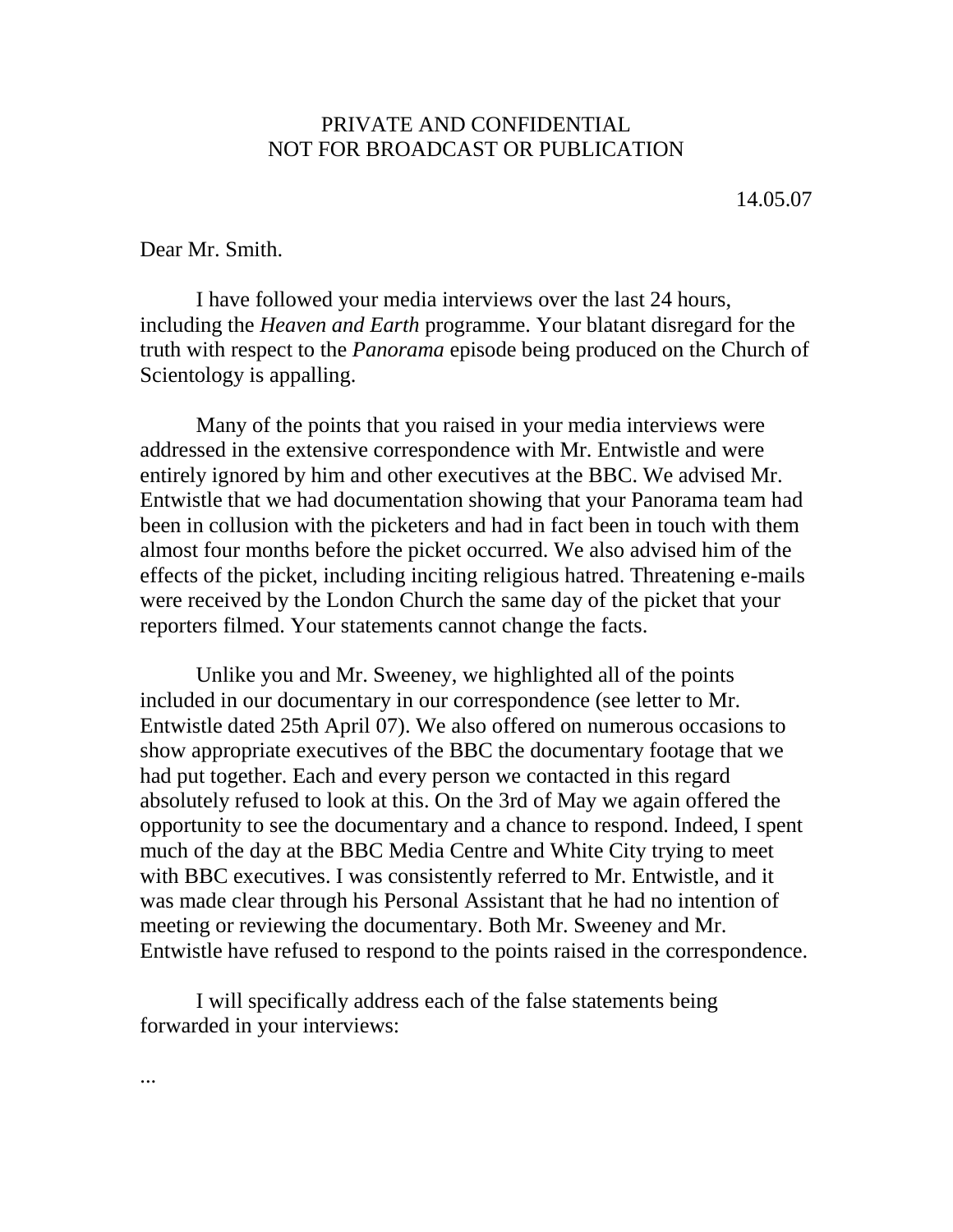You have repeated Mr. Sweeney's avowed reason for losing his temper in the US: "he fell into a trap ... he'd been watching a 90minute exhibition of supposedly proving that psychiatry is a Nazi science .. .1 feel he was baited, he lost it." - This is false and needs to be corrected. John Sweeney knew what the Exhibition was about as he had been given a DVD explaining it nearly a week before. It was a site he specifically requested to tour. He carried on for another half hour with the tour, after his psychotic break, and was cheerful when he left. After returning to the UK a week later, he tried to enter into the same exhibit touring in the UK. All of this is on video.

Mr. Sweeney initially stated the excuse for his outburst was: '"When I was Younger, I was in a play called 'Oh What a Lovely war" and I played a sergeant major and I had to get discipline in and I had to raise my voice. And what I was doing was because Tommy had interrupted me, I was showing Tommy that my voice was louder than his voice." This is also on video.

Your description of the content of the exhibition is also false. There are no pictures of "needles being poked into children's eyes." This is footage taken from psychiatric and medical video archives that we uncovered and are now making available to the public. Hundreds of thousands of people have toured through this exhibition from all over the world and no one has ever voiced anything similar to Mr. Sweeney's latest "excuse" for his breakdown.

...

You refer to quotes from court cases that occurred before the Panorama program of 20 years ago. You state in a recent letter to Carter Ruck that you will use the dates of these quotes so that it is clear when these statements were made, but you have not done so in any of the interviews you have done to date. These are the same discredited sources that were referred to in the Panorama program in 1987.

Since 15 April we have repeatedly requested the allegations being raised in the program. To date we *still* do not have a full list. Mr. Sweeney's latest response on the BBC website brings up still new allegations.

Please retract your false and inflammatory statements that have been quoted in the media, with utter disregard for the documented facts.